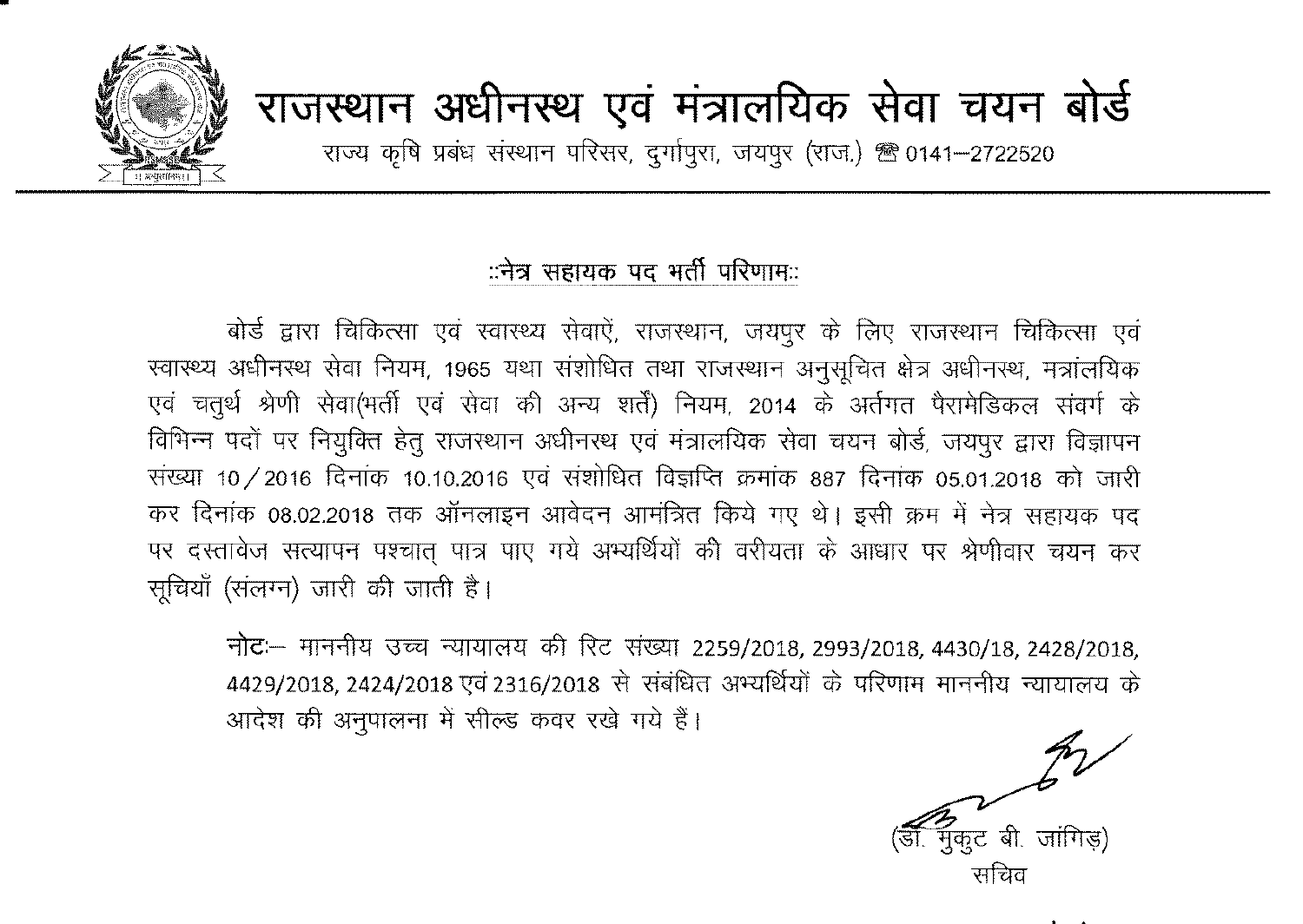

|                        | <b>SRNO</b>   Application No | <b>Candidate Name</b>               | <b>Father Name</b>          | DOB:                |      | Gender   RPMC N   RPMC DATE | Cat        | <b>Total Marks   Heat   CAT SEL</b> |            |
|------------------------|------------------------------|-------------------------------------|-----------------------------|---------------------|------|-----------------------------|------------|-------------------------------------|------------|
| $\mathbf{1}^{\dagger}$ | 201600875670 SANDEED         |                                     | <b>MUZAFFAR HUSSAIN</b>     | 01-07-94 Female 264 |      | 21-Jun-17                   | <b>GEN</b> | 63.3781                             | <b>GEN</b> |
| $\overline{2}$         | 201600875140 RAJAT GUPTA     |                                     | <b>RAJESH GUPTA</b>         | 02-07-95 Male       | 126  | 15-Nov-16                   | <b>GEN</b> | 63.3108                             | <b>GEN</b> |
| 3                      |                              | 201801000717 URVASHI VISHWAKARMA    | RAM SUKH SHARMA             | 27-06-95 Female 343 |      | 07-Feb-18                   | OBC        | 63.0842                             | <b>GEN</b> |
| 4                      |                              | 201801000629 SAPANA SHARMA          | PRAKASH CHAND               | 09-12-96 Female 254 |      | 01-Jun-17                   | OBC        | 62.9992                             | <b>GEN</b> |
| 51                     |                              | 201801000634 SARVESH KUMAR SHARMA   | <b>GHANSHYAM SHARMA</b>     | 09-05-91 Male       | 96   | 23-Sep-16                   | <b>GEN</b> | 62.5671                             | <b>GEN</b> |
| 6.                     |                              | 201801000787 MAYANK CHOUHAN         | <b>SHYAM SUNDER CHOUHAN</b> | 25-05-96 Male       | 338  | 07-Feb-18                   | SC.        | 62.5246                             | <b>GEN</b> |
| 7                      |                              | 201801000425 UMA MATHURIA           | MAHESH KUMAR MATHURIA       | 17-08-95 Female 218 |      | 09-Mar-17                   | GEN        | 62.2873                             | <b>GEN</b> |
| 8                      |                              | 201801000790 PUNAM GAOD             | JITENDRA KUMAR SHARMA       | 17-12-96 Female 351 |      | 07-Feb-18                   | <b>GEN</b> | 62.1421                             | <b>GEN</b> |
| 9                      |                              | 201801000713 TAPSYA GAHLOT          | <b>ASHOK KUMAR GAHLOT</b>   | 12-02-96 Female     | 1336 | 07-Feb-18                   | OBC        | 61.8198                             | <b>GEN</b> |
| 10                     |                              | 201801000572 VISHNU KUMAR CHOUDHARY | NATHULAL CHOUDHARY          | 03-09-96 Male       | 216  | 09-Mar-17                   | OBC        | 61.3989                             | <b>GEN</b> |
| 11                     | 201600873095 RUCHI SETHI     |                                     | KOUSHAL KUMAR SETHI         | 18-05-93 Female 52  |      | $21-Jul-16$                 | <b>GEN</b> | 61.1683                             | <b>GEN</b> |
| 12                     |                              | 201600875615 KOMAL SHARMA           | Ashok Kumar Sharma          | 16-05-96 Female 180 |      | 14-Dec-16                   | <b>GEN</b> | 60,5483                             | <b>GEN</b> |
| 13                     | 201600875575 HEMI BAI        |                                     | <b>KHETA RAM</b>            | 10-07-96 Female 253 |      | 01-Jun-17                   | OBC        | 60.2721                             | <b>GEN</b> |
| 14                     |                              | 201801000679 JYOTI KANDERA          | <b>GAJJI LAL KANDERA</b>    | 03-03-94 Female 318 |      | 07-Feb-18                   | <b>OBC</b> | 59.9533                             | <b>GEN</b> |
| 15 <sup>°</sup>        |                              | 201801000829 REENA KUMARI           | <b>BALBEER</b>              | 10-04-95 Female 344 |      | 07-Feb-18                   | OBC        | 59.9522                             | <b>GEN</b> |
| 16 <sup>1</sup>        |                              | 201600875684 PRIYANKA CHOUDHARY     | PRAKASH CHOUDHARY           | 01-07-96 Female 252 |      | 01-Jun-17                   | OBC        | 59.5956                             | <b>GEN</b> |
| 17                     | 201600873015 DINESH ARYA     |                                     | POORAN MAL ARYA             | 17-08-92 Male       | 39   | $21$ -Jul-16                | SC.        | 59.5272                             | <b>GEN</b> |
| -18                    |                              | 201801000589 SUMAN KUMAWAT          | MOHAN LAL KUMAWAT           | 08-06-92 Female     | 219  | 09-Mar-17                   | OBC        | 59.2379                             | <b>GEN</b> |
| 19                     |                              | 201801000577 LAXMI CHOUDHARY        | <b>SHIVJI RAM CHOUDHARY</b> | 19-12-95 Female     | 222  | 09-Mar-17                   | <b>OBC</b> | 59.1317                             | <b>GEN</b> |
| 20 <sub>1</sub>        | 201801000426 SAROJ SARAN     |                                     | RAMDEVA RAM                 | 22-09-96 Female     | 204  | 09-Mar-17                   | OBC        | 59.1033                             | <b>GEN</b> |
| 21                     |                              | 201801000778 Mool chand moond       | Goda ram                    | 15-06-97 Male       | 337  | 07-Feb-18                   | OBC        | 58.9758                             | <b>GEN</b> |
| 22                     |                              | 201801000423 NIKITA TAILOR          | CHANDRA PRAKASH TAILOR      | 08-03-95 Female     | 298  | 20-Nov-17                   | OBC        | 58.6783                             | <b>GEN</b> |
| 23                     |                              | 201600875305 MANISH KUMAR GURJAR    | <b>MADAN LAL GURJAR</b>     | 07-10-92 Male       | 47   | $21$ -Jul-16                | <b>MBC</b> | 58.5356                             | <b>GEN</b> |
| 24                     |                              | 201600875541 MAMTA GURJAR           | <b>BHAGWAN SAHAY GURJAR</b> | 20-12-96 Female     | 262  | 21-Jun-17                   | <b>MBC</b> | 58.3667                             | <b>GEN</b> |
| 25                     |                              | 201600876736 PIYUSH SHARMA          | Nandkishor sharma           | 12-01-95 Male       | 221  | 09-Mar-17                   | <b>GEN</b> | 58.2285                             | <b>GEN</b> |
| 26                     |                              | 201801000506 Chandra Veer Singh     | Brajendra Singh             | 11-02-96 Male       | 300  | 27-Dec-17                   | OBC        | 58.1683                             | <b>GEN</b> |
| 27 <sup>1</sup>        |                              | 201801000635 AMIT KHANDELWAL        | PRAMOD KUMAR KHANDELWAL     | 07-01-96 Male       | 215  | 09-Mar-17                   | <b>GEN</b> | 57.7327                             | <b>GEN</b> |
| 28                     |                              | 201600875029 SUSHIL KUMAR           | <b>PRATAP SINGH</b>         | 20-07-96 Male       | 260  | 21-Jun-17                   | OBC        | 57.6194                             | <b>GEN</b> |
| 29                     |                              | 201801000575 DEEPAK KUMAR SHARMA    | HARI NARAYAN SHARMA         | 09-07-95 Male       | 220  | 09-Mar-17                   | <b>GEN</b> | 57.5804                             | <b>GEN</b> |
| $30^{\circ}$           |                              | 201801000519 ADITYA CHIPA           | KAILASH CHIPA               | 01-02-94 Male       | 50   | $ 21 -$ Jul-16              | OBC        | 57.4949                             | <b>GEN</b> |
| 31                     |                              | 201801000786 PAYAL PARIHAR          | <b>VIKRAM SINGH PARIHAR</b> | 07-09-97 Female     | :341 | 07-Feb-18                   | <b>GEN</b> | 57.4706                             | <b>GEN</b> |
| 32 <sub>1</sub>        |                              | 201600873633 DESHRAJ INANIYA        | SHIV NARAYAN INANIYA        | 16-09-91 Male       | 56   | $21$ -Jul-16                | OBC        | 57.0644                             | <b>GEN</b> |

GEN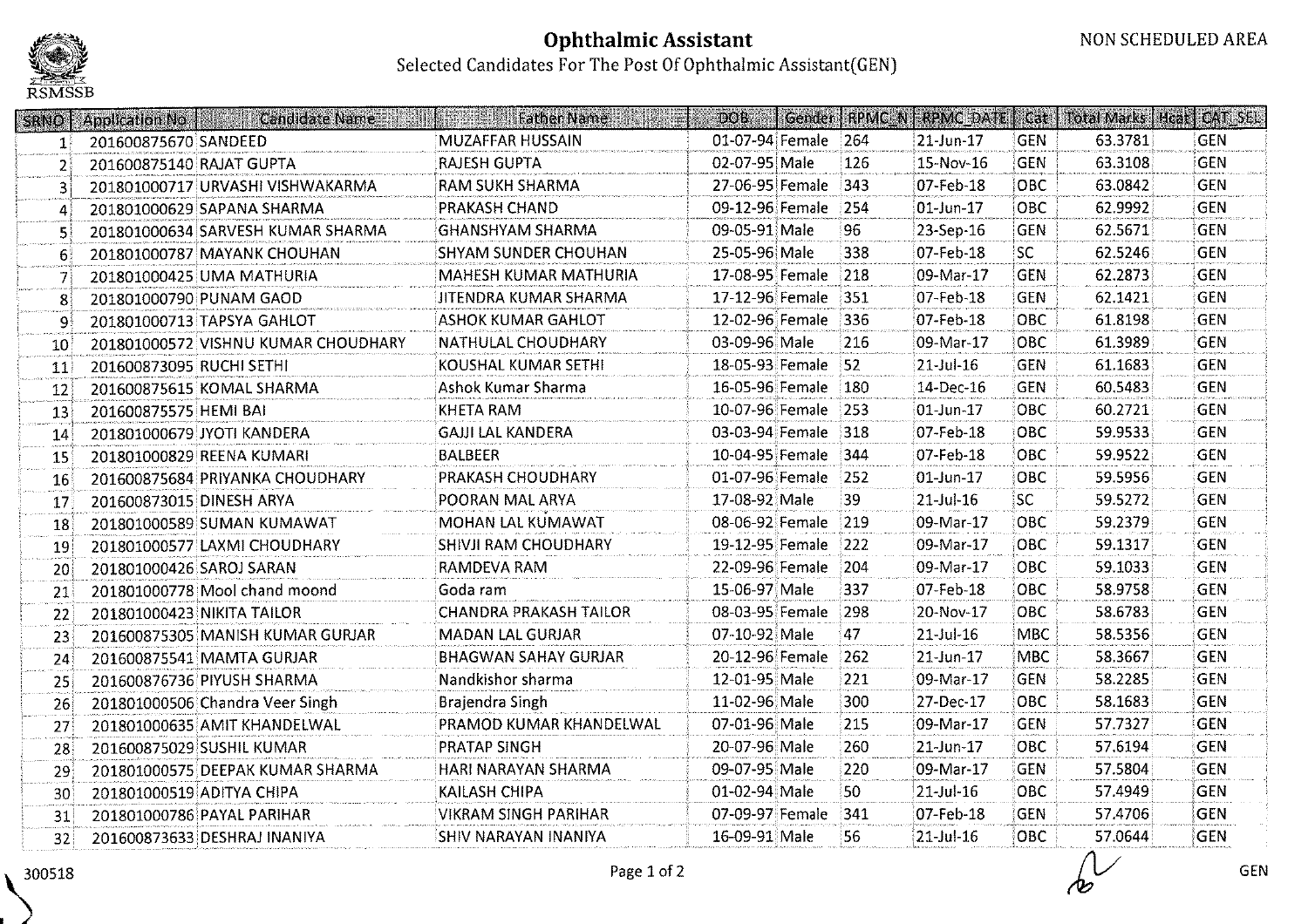

|                 | SRNO   Application No | Candidate Name                        | <b>Father Name</b>           | <b>DOB</b>      |                     |      | Gender   RPMC N   RPMC DATE   Cat |            | <b>Total Marks   Hcat   CAT_SEL</b> |                |
|-----------------|-----------------------|---------------------------------------|------------------------------|-----------------|---------------------|------|-----------------------------------|------------|-------------------------------------|----------------|
| 33 <sup>3</sup> |                       | 201801000441 KHUSHBOO TAILOR          | <b>LALIT KUMAR TAILOR</b>    |                 | 08-06-97 Female 182 |      | 14-Dec-16                         | OBC        | 56.8933                             | <b>GEN</b>     |
| 34              |                       | 201801000625 SHWAR SINGH              | LAKH SINGH                   | 07-03-93 Male   |                     | 251  | 01-Jun-17                         | GEN        | 56.8410                             | <b>GEN</b>     |
| 35              |                       | 201801000701 VINOD KUMAR              | <b>HET RAM</b>               | 11-07-97 Male   |                     | 334  | 07-Feb-18                         | OBC        | 56.6738                             | <b>GEN</b>     |
| 36              |                       | 201801000450 ASHISH SARKAR            | <b>KRISHNAPAD SARKAR</b>     | 22-04-95 Male   |                     | 256  | 01-Jun-17                         | <b>GEN</b> | 56.6667                             | <b>GEN</b>     |
| 37 <sup>1</sup> |                       | 201801000698 ABHISHEK PAREEK          | UMA SHANKAR PAREEK           | 25-02-97 Male   |                     | 350  | 07-Feb-18                         | <b>GEN</b> | 56.5640                             | GEN            |
| 38 <sup>3</sup> | 201801000677 RAJANI   |                                       | <b>BANSHIDHAR YADAV</b>      | 09-10-98 Female |                     | 310  | 07-Feb-18                         | OBC        | 56.5250                             | <b>GEN</b>     |
| 39              |                       | 201600875206 MANOJ KUMAR YADAV        | MOOLCHAND YADAV              | 10-10-96 Male   |                     | 239  | 09-Mar-17                         | OBC        | 56.4860                             | GEN            |
| 40              |                       | 201801000827 HANISH GAUTTAM           | RAMESH CHAND SHARMA          | 28-03-96 Male   |                     | 330  | 07-Feb-18                         | <b>GEN</b> | 56.4683                             | <b>GEN</b>     |
| 41              |                       | 201600875536 MAHENDRA JAM             | JAGDISH JAM                  | 23-06-85 Male   |                     | 255  | 01-Jun-17                         | <b>SC</b>  | 56.4501                             | <b>GEN</b>     |
| 42              |                       | 201801000599 PRITAM SHARMA            | MOHAN LAL SHARMA             | 07-04-92 Male   |                     | 48   | $21$ -Jul-16                      | <b>GEN</b> | 56.1757                             | <b>GEN</b>     |
| 43              |                       | 201600875324 ROHIT KUMAR SHARMA       | SHIV CHARAN SHARMA           | 20-08-97 Male   |                     | 184  | 16-Dec-16                         | <b>GEN</b> | 56.1283                             | <b>GEN</b>     |
| 44              |                       | 201801000699 HARI SHANKER GARWA       | PURNA RAM GARWA              | 05-07-91 Male   |                     | 328  | 07-Feb-18                         | OBC        | 56.0768                             | <b>GEN</b>     |
| 45              |                       | 201801000760 RAKESH KUMAR PRAJAPAT    | NATHU LAL PRAJAPAT           | 01-08-94 Male   |                     | 321  | 07-Feb-18                         | OBC        | 55.7600                             | <b>GEN</b>     |
| -46             |                       | 201801000686 RAVINDRA KUMAR MAHALA    | BABU LAL MAHALA              | 10-07-97 Male   |                     | 324  | 07-Feb-18                         | <b>OBC</b> | 55.7317                             | GEN            |
| 47              | 201600876412 ARYAN    |                                       | <b>DURGA PRASAD</b>          | 01-02-92 Male   |                     | -107 | 24-Oct-16                         | <b>GEN</b> | 55.6538                             | <b>GEN</b>     |
| 48              |                       | 201801000825 MOHAMMED AZIM            | MOHAMMED ASLAM               | 25-02-95 Male   |                     | -326 | 07-Feb-18                         | <b>GEN</b> | 55.5829                             | <b>GEN</b>     |
| 49              |                       | 201801000705 GOVIND SHARMA            | <b>KALYAN SHARMA</b>         | 01-10-95 Male   |                     | 342  | 07-Feb-18                         | GEN        | 55.5581                             | <b>GEN</b>     |
| -50             |                       | 201801000714 DHARMENDRA PANWAR        | SONA RAM PANWAR              | 03-03-95 Male   |                     | 339  | 07-Feb-18                         | SC.        | 55.4590                             | <b>GEN</b>     |
| 51              |                       | 201801000571 GARIMA GOYAL             | RAJENDRA KUMAR GUPTA         | 07-03-95 Female |                     | 244  | 07-Apr-17                         | GEN        | 55,4413                             | <b>GEN</b>     |
| 52              |                       | 201801000639 SUDESH KUMAR             | <b>MAGHA RAM</b>             | 08-11-87 Male   |                     | 36   | 23-May-16                         | OBC        | 55,2679                             | <b>GEN</b>     |
| 53              |                       | 201801000608 SURAJ RAM JAKHAR         | <b>BHERURAM</b>              | 13-01-90 Male   |                     | 212  | 09-Mar-17                         | OBC        | 55.2544                             | <b>GEN</b>     |
| 54              |                       | 201801000837 GHANSHYAM SAINI          | <b>NAND LAL SAINI</b>        | 20-06-94 Male   |                     | 352  | 07-Feb-18                         | OBC        | 55.2110                             | <b>GEN</b>     |
| 55              |                       | 201600875828 VIKRAM SOLANKY           | <b>TRILOK CHAND SOLANKY</b>  | 29-05-95 Male   |                     | 263  | 21-Jun-17                         | OBC        | 55.2110                             | <b>GEN</b>     |
| 56 <sub>1</sub> |                       | 201801000602 MAHENDRA KEELKA          | MANA RAM KEELKA              | 15-08-94 Male   |                     | 210  | 09-Mar-17                         | овс        | 55.1803                             | <b>GEN</b>     |
| 57              |                       | 201600872240 MINAKSHI JANGID          | SATYA NARAYAN JANGID         | 02-11-92 Female |                     | 43   | $21$ -Jul-16                      | <b>GEN</b> | 55.1438                             | <b>GEN</b>     |
| 58              |                       | 201801000712 SHAILZA CHOUDHARY        | <b>GOVIND RAM CHOUDHARY</b>  | 27-12-95 Female |                     | 1340 | 07-Feb-18                         | овс        | 55.1225                             | <b>GEN</b>     |
| 59              |                       | 201801000703 JITENDRA KUMAR GHOSHLIYA | <b>ARJUN KUMAR GHOSHLIYA</b> | 06-08-96 Male   |                     | 353  | 07-Feb-18                         | <b>OBC</b> | 55.0906                             | GEN            |
| -60             |                       | 201600876077 MANISH KUMAR             | <b>GAMBHIR RAM</b>           | 06-07-96 Male   |                     | 259  | 21-Jun-17                         | OBC        | 55.0729                             | <b>GEN</b>     |
| 61              |                       | 201600876886 OM PRAKASH KHOKHAR       | <b>BHANWAR RAM KHOKHAR</b>   | 05-07-95 Male   |                     | 217  | 09-Mar-17                         | OBC        | 55.0127                             | GEN            |
| 62              |                       | 201801000541 KAMAL KUMAR SAINI        | <b>BABULAL SAINI</b>         | 30-12-97 Male   |                     | 287  | 18-Oct-17                         | OBC        | 54.9100                             | GEN            |
| 63              |                       | 201801000494 PANKAJ SHARMA            | OM PRAKASH SHARMA            | 04-09-93 Male   |                     | 124  | 15-Nov-16                         | <b>GEN</b> | 54.8481                             | GEN            |
| 64              |                       | 201801000538 PRIYA SATIWAL            | RADHESHYAM SATIWAL           |                 | 07-09-93 Female 299 |      | 20-Nov-17                         | SC         | 50,4769                             | <b>GEN WID</b> |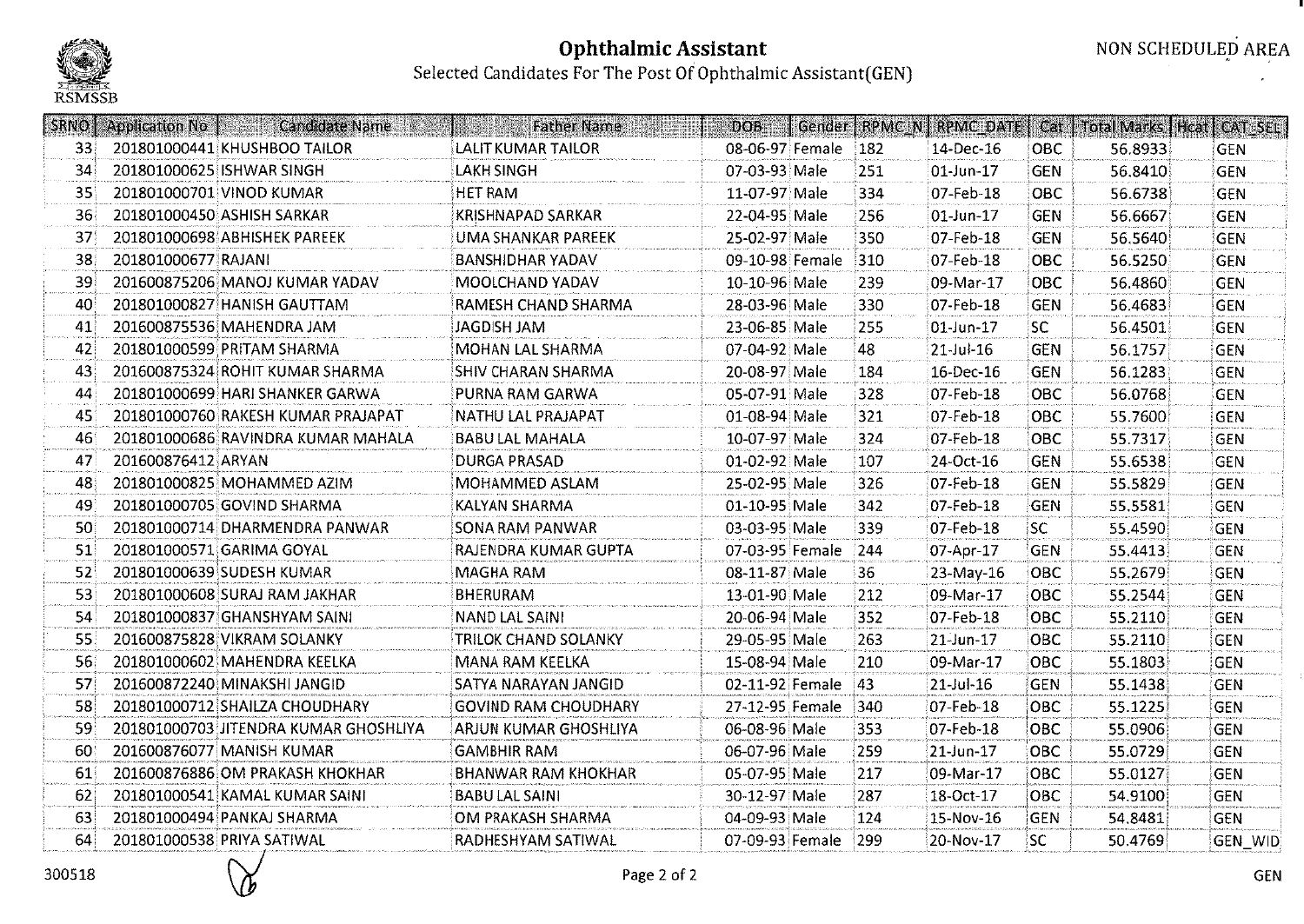

Selected Candidates For The Post Of Ophthalmic Assistant(SC)

| <b>SRNO</b>     | <b>Application No.</b>   | <b>Candidate Name</b>              | <b>Father Name</b>            | DOR             |      |               |           |         | Gender   RPMC N   RPMC DATE   Cat   Total Marks   Heat   CAT SEL |
|-----------------|--------------------------|------------------------------------|-------------------------------|-----------------|------|---------------|-----------|---------|------------------------------------------------------------------|
|                 |                          | 201801000600 KULDEEP SINGH         | <b>NAKASHATRA SINGH</b>       | 15-07-94 Male   | 250  | 01-Jun-17     | SC        | 54.5063 | lsc.                                                             |
|                 | 201801000761 SAROJ KAYAT |                                    | KAILASH CHANDRA KAYAT         | 11-08-97 Female | 323  | 07-Feb-18     | SC.       | 54.0600 | isc.                                                             |
| 31              |                          | 201801000709 LALIT KUMAR SONAL     | MOHAN LAL SONAL               | 30-09-96 Male   | 333  | 07-Feb-18     | SC.       | 53.7094 | isc.                                                             |
| 4               | 201801000802 MANISHA     |                                    | <b>ARVIND</b>                 | 10-05-97 Female | 347  | 07-Feb-18     | SC.       | 53.4508 | <b>SC</b>                                                        |
|                 | 201801000683 AJEET KUMAR |                                    | <b>DULI CHAND VERMA</b>       | 05-07-93 Male   | 314  | 07-Feb-18     | SC.       | 52.5605 | isc                                                              |
| 6.              |                          | 201801000422 VISHAL CHANDEL        | <b>BHAGAWAN SAHAI CHANDEL</b> | 14-09-96 Male   | 288  | 18-Oct-17     | <b>SC</b> | 52.2467 | <b>SC</b>                                                        |
|                 |                          | 201600875571 RAHUL NENIWAL         | <b>DINESH NENIWAL</b>         | 20-06-94 Male   | 238  | 09-Mar-17     | ISC.      | 51.8465 | lsc.                                                             |
|                 |                          | 201600876299 INDIRA DEVTHIYA       | <b>BANWARI LAL</b>            | 29-06-95 Female | 1207 | 09-Mar-17     | SC.       | 51.7650 | <b>SC</b>                                                        |
| 9.              |                          | 201801000796 MANOHAR LAL           | BHANWAR LAL                   | 02-06-96 Male   | 348  | 07-Feb-18     | SC.       | 51.4073 | SC.                                                              |
| 10              |                          | 201801000785 ABHIMANYU CHAUHAN     | ARJUN LAL MEGHWAL             | 24-05-91 Male   | 329  | 07-Feb-18     | SC.       | 51.4059 | SC.                                                              |
| 11              |                          | 201600876191 SUJEET KUMAR SANKHLA  | MAHABIR PRASAD                | 13-03-96 Male   | 181  | 14-Dec-16     | 'SC       | 50.9717 | <b>SC</b>                                                        |
| $ 12\rangle$    |                          | 201801000458 RAM NIWAS BAIRWA      | <b>BHAGCHAND BAIRWA</b>       | 10-05-94 Male   | 59   | $21 -$ Jul-16 | ¦SC∶      | 50.9566 | <b>SC</b>                                                        |
| 13              |                          | 201600875708 DEEPIKA PEEPLIWAL     | PRAKASH PEEPLIWAL             | 29-10-93 Female | 243  | 07-Apr-17     | SC.       | 50.6919 | isc.                                                             |
| 14              | 201600876422 PRIYA VERMA |                                    | JAGDISH PRASAD VERMA          | 02-08-95 Female | 205  | 09-Mar-17     | SC.       | 50.6883 | SC.                                                              |
| 15 <sub>1</sub> |                          | 201801000794 Naresh Chandel        | Munna Lal                     | 05-02-94 Male   | 325  | 07-Feb-18     | <b>SC</b> | 50.0579 | isc.                                                             |
| 16 <sub>1</sub> |                          | 201801000868 VINOD KUMAR VERMA     | RAGHUNATH PRASAD VERMA        | 03-10-95 Male   | 360  | 08-Feb-18     | 'SC       | 49.3106 | <b>SC</b>                                                        |
| 17              |                          | 201801000556 ABHISHEK KUMAR DULARA | <b>BODURAM DULARA</b>         | 31-05-94 Male   | 101  | 24-Oct-16     | SC.       | 49,2788 | <b>SC</b>                                                        |
| 18              |                          | 201801000687 YOGESH REGAR          | <b>RAJU LAL</b>               | 17-06-94 Male   | 322  | 07-Feb-18     | SC.       | 48.7333 | <b>SC</b>                                                        |
| -19             |                          | 201801000757 KOMAL BHAGWAT         | <b>B R BAIRWA</b>             | 29-09-94 Female | 111  | 24-Oct-16     | SC.       | 48.0994 | <b>SC</b>                                                        |
| 20 <sup>1</sup> |                          | 201801000551 MONU KUMAR BOYAT      | RAMPAL BOYAT                  | 25-02-88 Male   | 103  | 24-Oct-16     | <b>SC</b> | 48.0700 | <b>SC</b>                                                        |
| 21              |                          | 201600872223 RAJESH KUMAR MAHAWAR  | PRABHU LAL MAHAWAR            | 08-05-94 Male   | 113  | 24-Oct-16     | SC.       | 47.9931 | isc.                                                             |
|                 |                          |                                    |                               |                 |      |               |           | ∞       |                                                                  |

 $\sim 10^{-1}$ 

 $\sim$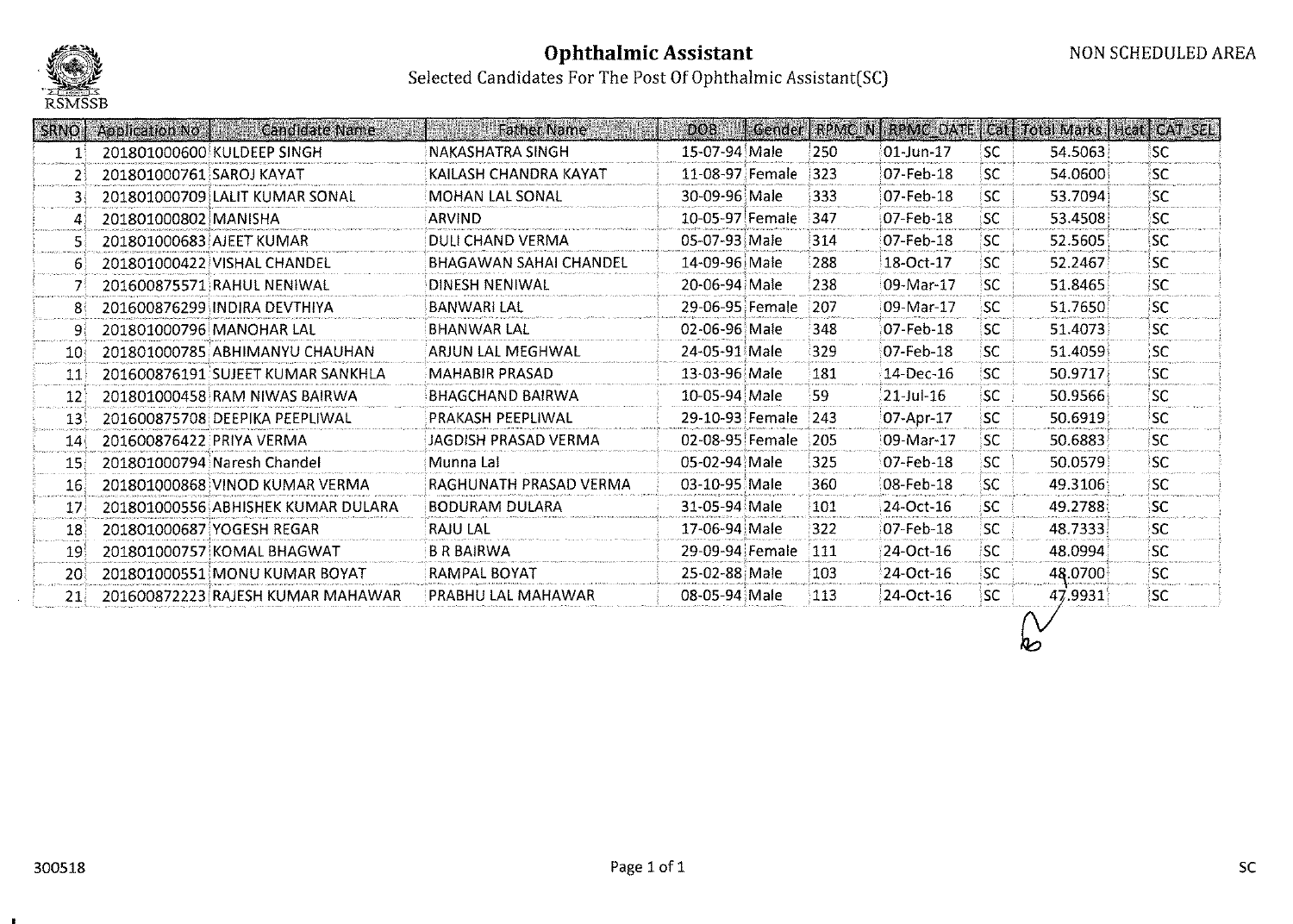

# **Ophthalmic** Assistan

#### Selected Candidates For The Post Of Ophthalmic Assistant(S

| SRNO   Application No | Candidate Name                  | <b>Father Name</b> | <b>DOB</b>    |    |             | Gender   RPMC N   RPMC DATE   Cat   Total Marks   Heat   CAT SEL |  |
|-----------------------|---------------------------------|--------------------|---------------|----|-------------|------------------------------------------------------------------|--|
|                       | 201600872469 MAHESH KUMAR MEENA | DEVI NARAYAN MEENA | 02-01-88 Male | 40 | 121-Jul-16∶ | 43.7423                                                          |  |
|                       |                                 |                    |               |    |             |                                                                  |  |
|                       |                                 |                    |               |    |             |                                                                  |  |

 $\bullet$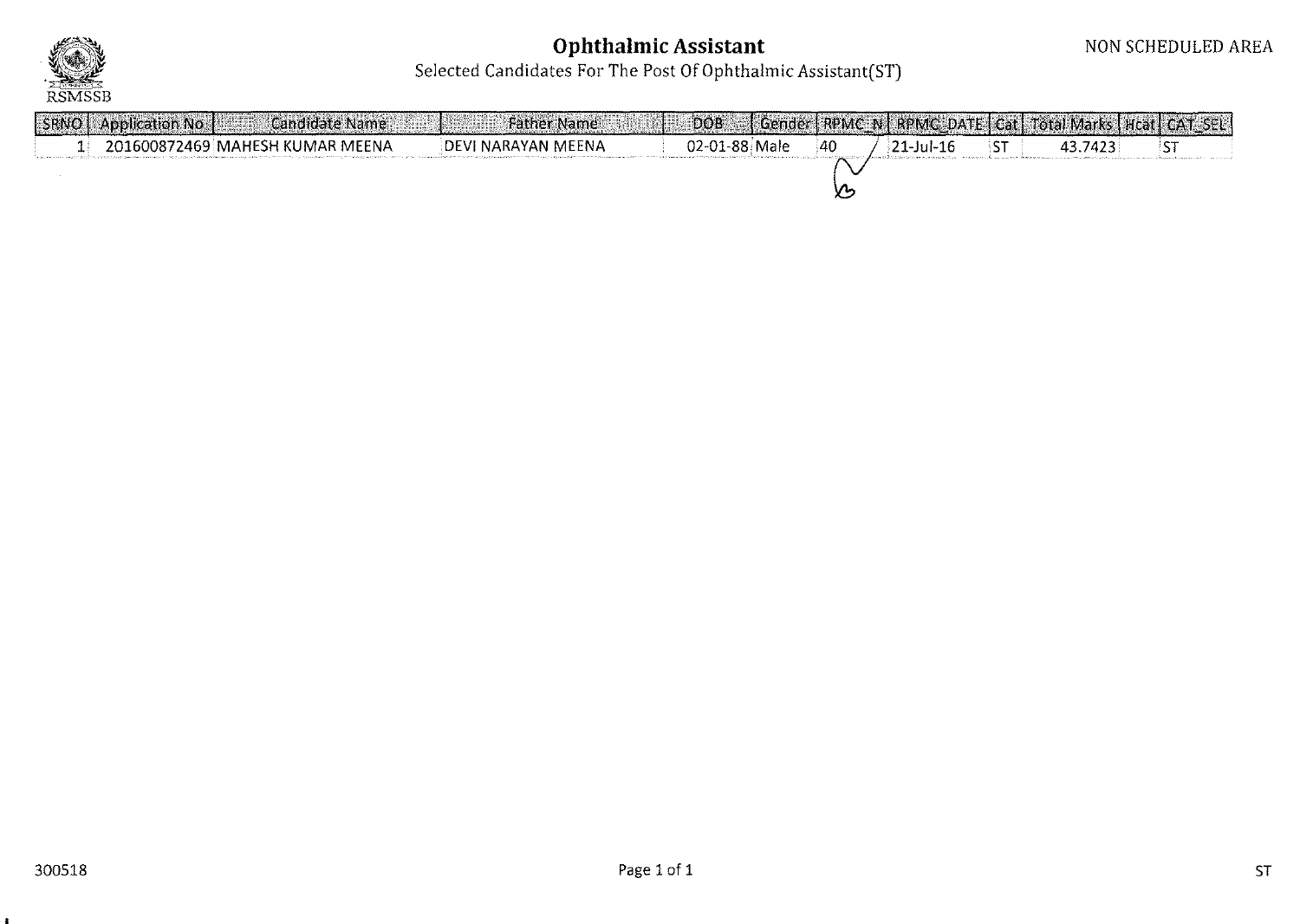

| <b>SRNO</b>     | <b>Application No</b><br><b>Candidate Name</b> | <b>Father Name</b>           | <b>DOB</b>      | Gender |      | <b>RPMC N RPMC DATE</b> | Cat        | <b>Total Marks</b> | CAT SEL<br>Hcat |
|-----------------|------------------------------------------------|------------------------------|-----------------|--------|------|-------------------------|------------|--------------------|-----------------|
| 1:              | 201801000530 KAPIL KUMAR SAINI                 | <b>KAILASH CHAND SAINI</b>   | 03-08-97 Male   |        | 150  | 09-Dec-16               | OBC        | 54.1450            | OBC             |
|                 | 201801000553 NARPAT RAM                        | JASRAJ                       | 02-01-93 Male   |        | 240  | 09-Mar-17               | <b>OBC</b> | 54.1044            | <b>OBC</b>      |
|                 | 201801000704 HEMANTH KUMAR GURJAR              | <b>BALU RAM GURJAR</b>       | 20-02-97 Male   |        | 854  | 07-Feb-18               | MBC        | 53.9219            | <b>OBC</b>      |
| 4               | 201801000763 HAJEE MOHAMMAD                    | <b>GAFFAR MOHAMMAD</b>       | 07-07-98 Male   |        | 319  | 07-Feb-18               | OBC        | 53.8617            | OBC             |
|                 | 201801000758 MANOJ KUMAR JANGID                | RAMAWATAR JANGID             | 20-01-95 Male   |        | 313  | 07-Feb-18               | OBC.       | 53.7767            | OBC             |
| 6.              | 201600875926 CHETAN KUMAR                      | <b>MOHAN LAL</b>             | 11-11-95 Male   |        | 112  | 24-Oct-16               | <b>OBC</b> | 53.6775            | <b>OBC</b>      |
|                 | 201801000680 DILIP KUMAR BHADU                 | VIJAY KUMAR BHADU            | 14-11-94 Male   |        | 308  | 07-Feb-18               | <b>OBC</b> | 53.3233            | OBC             |
|                 | 201801000756 ARVIND JALENDRA                   | VISHWAMBHAR DAYAL JALENDRA   | 06-06-94 Male   |        | 309  | 07-Feb-18               | <b>OBC</b> | 53,0400            | OBC             |
| 9               | 201801000430 JITENDRA KUMAR                    | SHANKAR LAL                  | 03-05-92 Male   |        | 305  | 07-Feb-18               | MBC        | 52.9975            | <b>OBC</b>      |
| $10^{\circ}$    | 201801000828 HARI KRISHAN                      | <b>MAGA RAM CHOUDHARY</b>    | 07-01-96 Male   |        | 332  | 07-Feb-18               | <b>OBC</b> | 52.9267            | OBC.            |
| 11 <sup>1</sup> | 201600875932 OMPRAKASH SAINI                   | MOHAN LAL SAINI              | 15-05-96 Male   |        | 261  | 21-Jun-17               | OBC        | 52.7638            | OBC             |
| 12              | 201801000522 NARESH KUMAR CHOUDHARY            | VIJENDRA SINGH               | 01-01-97 Male   |        | 290  | 18-Oct-17               | <b>OBC</b> | 52.7567            | OBC             |
| -13             | 201600874850 LAXMAN RAM                        | SHRICHAND RAM                | 05-09-96 Male   |        | 242  | 07-Apr-17               | <b>OBC</b> | 52.6717            | <b>OBC</b>      |
| 14 <sub>1</sub> | 201600872230 PUSHPENDRA CHOUDHARY              | KALU RAM                     | 10-06-95 Male   |        | 241  | 17-Mar-17               | <b>OBC</b> | 52.5938            | OBC.            |
| 15              | 201801000523 BHANWAR LAL CHOUDHARY             | KALU RAM CHOUDHARY           | 16-08-88 Male   |        | 53   | 27-Mar-16               | OBC        | 52.5910            | <b>OBC</b>      |
| $16^{\circ}$    | 201801000774 SUNIL KUMAR                       | BHANWARA RAM                 | 01-07-95 Male   |        | 335  | 07-Feb-18               | OBC        | 52.5300            | <b>OBC</b>      |
| 17              | 201600876602 GOVIND RATHORE                    | <b>BADRI LAL RATHORE</b>     | 30-06-92 Male   |        | 115  | 24-Oct-16               | <b>OBC</b> | 52.2141            | OBC             |
| 18              | 201801000520 NIRMALA PRAJAPAT                  | KARAN SINGH                  | 01-07-97 Female |        | 297  | 20-Nov-17               | OBC        | 52.1333            | <b>OBC</b>      |
| 19              | 201801000513 MAHENDRA PRASAD SAINI             | JAGDISH PRASAD SAINI         | 07-12-87 Male   |        | 130  | 25-Nov-16               | <b>OBC</b> | 52.0720 LDCP       | OBC             |
| 20              | 201801000764 meeta baylan                      | makkhan lal saini:           | 13-07-96 Female |        | 203  | 09-Mar-17               | OBC.       | 51.9067            | OBC             |
| 21              | 201600876681 PRIYA KASHYAP                     | <b>GAURI SHANKAR KASHYAP</b> | 21-11-96 Female |        | :211 | 09-Mar-17               | OBC        | 51.6800            | OBC             |
| -221            | 201801000533 SUMAN CHOUDHARY                   | RAJENDRA PRASAD              | 24-02-96 Female |        | 213  | 09-Mar-17               | OBC.       | 51.2267            | ОВС.            |
| -23             | 201801000934 PRIYA KUMARI                      | <b>OMPRAKASH</b>             | 05-12-96 Female |        | :357 | 08-Feb-18               | OBC        | 47.8550            | <b>OBC</b>      |
| -24             | 201801000610 SUMAN SAINI                       | HEERA LAL MALI               | 14-07-93 Female |        | 1258 | 21-Jun-17               | <b>OBC</b> | 47.2600            | OBC.            |
| -251            | 201801000525 MONIKA KUMAWAT                    | DAMODAR KUMAWAT              | 14-10-96 Female |        | -286 | 18-Oct-17               | <b>OBC</b> | 45.9567            | OBC             |
|                 |                                                |                              |                 |        |      |                         |            |                    |                 |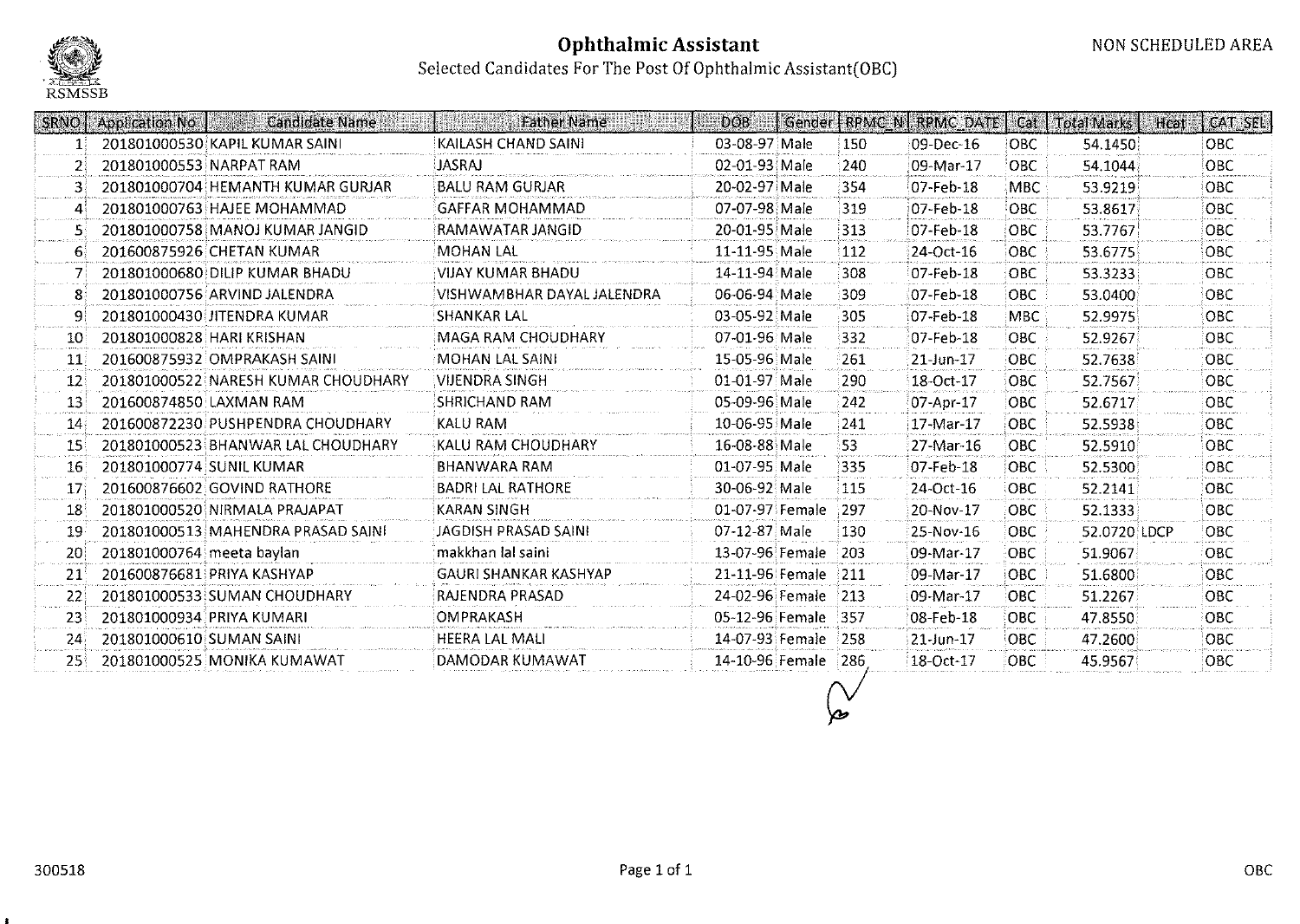

## **Ophthalmic Assistar**

Selected Candidates For The Post Of Ophthalmic Assistant(MB

| SRNO | Application No | <b>Candidate Name</b>         | <b>Father Name</b> | DOB-          | (Gender   RPMC N   RPMC DATE |            | Cat   Total Marks   Heat CAT SEL |            |
|------|----------------|-------------------------------|--------------------|---------------|------------------------------|------------|----------------------------------|------------|
|      |                | 201801000706 ARJUN LAL GURJAR | BHAIRU RAM GURJAR  | 15-10-96 Male | 07-Feb-18                    | <b>MBC</b> | 52.1475                          | <b>MBC</b> |
|      |                |                               |                    |               |                              |            |                                  |            |
|      |                |                               |                    |               |                              |            |                                  |            |

 $\mathbf{a}$